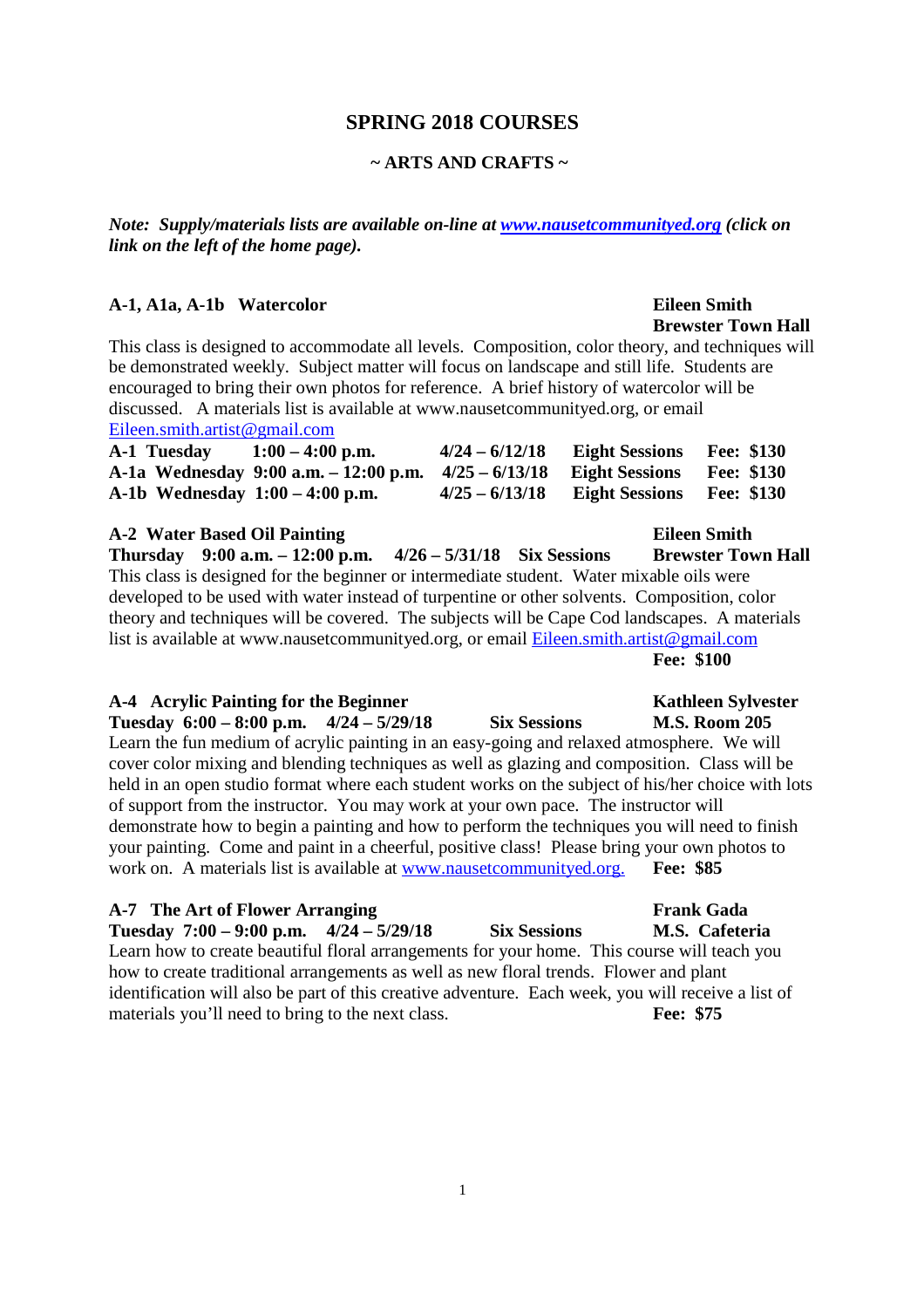**A-8 Zentangle: Focus, Create, Enjoy, Relax Christine Walkley Thursday 6:30 – 8:00 p.m. 4/26 – 5/10/18 Three Sessions M.S. Room 206**  Zentangle is an easy to learn, relaxing and fun way to create beautiful images by drawing

structured patterns called "tangles". It requires no artistic experience, few supplies, no studio space, and is portable. Explore the Zentangle world with a Certified Zentangle Teacher. For more information visit: www.CapeCodTangles.com or www.zentangle.com. A materials fee of \$20 is payable to instructor at the first class. **Fee: \$50** 

### **A-10 Basic Drawing Robert Oberding**

**Wednesday 6:00 – 8:00 p.m. 5/2 – 6/6/18 Six Sessions M.S. Room 206**  For those who say they can't draw. See as the artist. Learn how to overcome the obstacles and discover the means to good drawing. **Fee: \$85** 

### A-12 Drawing for the Beginner **Kathleen Sylvester Kathleen Sylvester**

**Thursday 6:00 – 8:00 p.m. 4/26 – 5/31/18 Six Sessions M.S. Room 205**  Starting with exercises using basic graphite pencil technique, students will gain a gradual understanding of how to draw what they actually see. Students will experiment with a variety of drawing mediums including charcoal, colored pencils, and ink-pens. A materials list is available at www.nausetcommunityed.org **Fee: \$85** 

**A-13 Norman Rockwell – An American Original** *NEW* **Beth Stein Tuesday 6:00 – 7:30 p.m. 5/1/18 One Session M.S. Library**  Who was Norman Rockwell? He was a man of many conflicts; he suffered from depression, and his close relationships were at best uneasy. Yet he captured on canvas some of our deepest and most heartfelt emotions, producing some of the most iconic and uplifting images of any American artist. Underlying every painting of Rockwell is the belief in the power of storytelling. Join Beth Stein as she unfolds the story of Norman Rockwell, one of our most beloved artists, through the power of his art. **Fee: \$40** 

### **A-15 Knitting Diane Lee**

**Wednesday 7:00 – 9:00 p.m. 4/25 – 6/13/18 Eight Sessions M.S. Room 245**  Have you ever wanted to learn the basics of knitting? Are you ready to start making scarfs, sweaters, socks, etc. for yourself and for gifts? You will start with the basic stitches and learn to follow most patterns. Or, if you have some knitting experience but would like to continue learning different stitches, this class is for you. Bring your project and get the help you need. Beginners should bring knitting worsted weight yarn and #7 or #8 short needles to the first class.

### **A-16 Beginner Wire Jewelry Dawn Rosell**

**Tuesday 6:15 – 8:15 p.m. 4/24 – 5/15/18 Four Sessions M.S. Room 237**  This is a beginner class in making jewelry with wire. We will explore different basic techniques to create two pair of earrings, a bracelet, two rings and a pendant. All projects will be created in copper and there will be a large selection of stones, beads and other gems to choose from for each project. Experience is not needed, but good hand strength, decent coordination and a fun attitude are necessary. If you have any questions as to whether this class is right for you, please contact the teacher at Dawn@rosell.net or 508-648-7207. A materials fee of \$60 is due to teacher at the first class. This fee covers all the wire, gems and class handouts. If you would like a photo of the projects, email  $\text{Dawn@rosell.net}$ . Please arrive 5-10 minutes early in order to select your beads before instruction begins at 6:15. **Fee: \$70** 

## **Fee: \$75**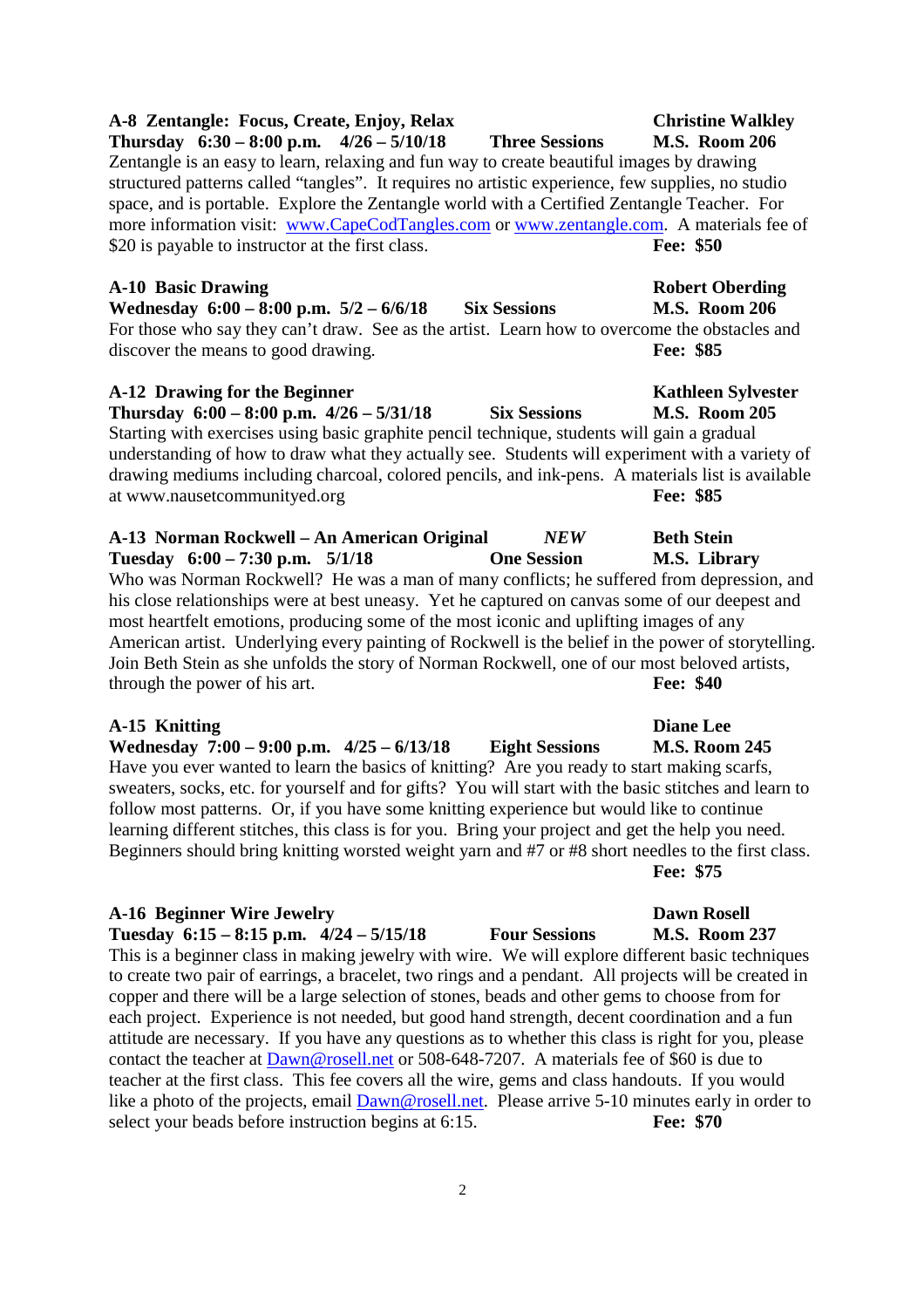Tapestry weaving is a visual art form that requires only a simple frame loom, a palette of yarn and your imagination. In this class, you will learn the basic techniques of creating a weft-faced weaving, and sample various design motifs - and you will know what that means! You will be inspired by the intricately design rugs of the Navajo, the richly narrative tapestries of medieval Europe, and work of modern tapestry artists. There is a \$50 materials fee payable to the instructor, which includes the purchase of a sturdy frame loom and weaving tools (yours to keep) and yarn for our first class project. Bring your own scissors. *\*No class 6/12.* **Fee: \$95** 

A-17 Tapestry Weaving **Katie Hickey Katie Hickey Tuesday 6:00 – 8:00 p.m. 4/24 – 6/19/18\* Eight Sessions M.S. Room 269** 

**A-18 Basket Weaving, Beginning Grace Stanley Tuesday 6:00 – 8:00 p.m. 4/24 – 5/15/18 Four Sessions M.S. Room 206**  You will be instructed in basic methods of basket construction. You will complete a 6" Melon Basket by the end of this course. You will learn the "God's Eye" which holds hoops together. Supplies will be provided for a fee of \$12 to be paid to instructor at first class. Bring a pair of scissors to class. **Fee: \$65** 

### **A-20, A-20a Introduction to Stained Glass Craig McConchie**

 **Tobias Wood & Glass**  This class will introduce students to Stained Glass Art. Students will be provided all tools necessary and given hands-on instruction in the copper foil (Tiffany) method of stained glass. There is a \$30 material fee payable to instructor. Glass for first project will be provided. **A-20 Monday 6:00 – 8:00 p.m. 4/9 – 5/21/18 Six Sessions Fee: \$160 A-20a Thursday 10:00 a.m. – 12:00 p.m. 4/12 – 5/24/18 Six Sessions Fee: \$160** 

### **A-21 Mosaics – Tables, Mirrors, Etc. Craig McConchie**

**Wednesday 10:00 a.m. – 12:00 p.m. 4/11 – 5/23/18 Six Sessions Tobias Wood & Glass**  Glass Mosaics can be added to many things to turn them into beautiful works of art. Students will learn to cut, glue and grout stained glass to table tops, mirrors or wall hangings. There will be a material fee of \$25 payable to the instructor. **Fee: \$150** 

### **A-22 Beginning Woodturning Craig McConchie**

**Thursday 6:00 – 8:00 p.m. 4/12 – 5/24/18 Six Sessions Tobias Wood and Glass**  This class is an introductory course on wood spindle turning. Students will learn how to safely operate a wood lathe and wood turning chisels. Projects will include a small vase, honey dipper, wine stopper and wooden pens. Wood and pen kits will be approximately \$20. **Fee: \$160** 

### **A-23, A-23a Bowl Turning Craig McConchie**

Bowl Turning is an introductory woodturning class. Students will learn how to safely operate a wood lathe and woodturning tools. Students will complete 3-4 wooden bowls. **A-23 Monday 10:00 a.m. – 12:00 p.m. 4/9 – 5/21/18 Six Sessions Fee: \$160 A-23a Tuesday 6:00 – 8:00 p.m. 4/10 – 5/22/18 Six Sessions Fee: \$160** 

### **A-24 Glass Etching Craig McConchie**

**Wednesday 6:00 – 8:00 p.m. 4/11 – 5/23/18 Six Sessions Tobias Wood and Glass**  Students will be introduced to both chemical and sand blasted glass etching. Stencils will be both hand and machine cut. Students will provide their own glassware for etching. **Fee: \$150** 

 **Tobias Wood and Glass**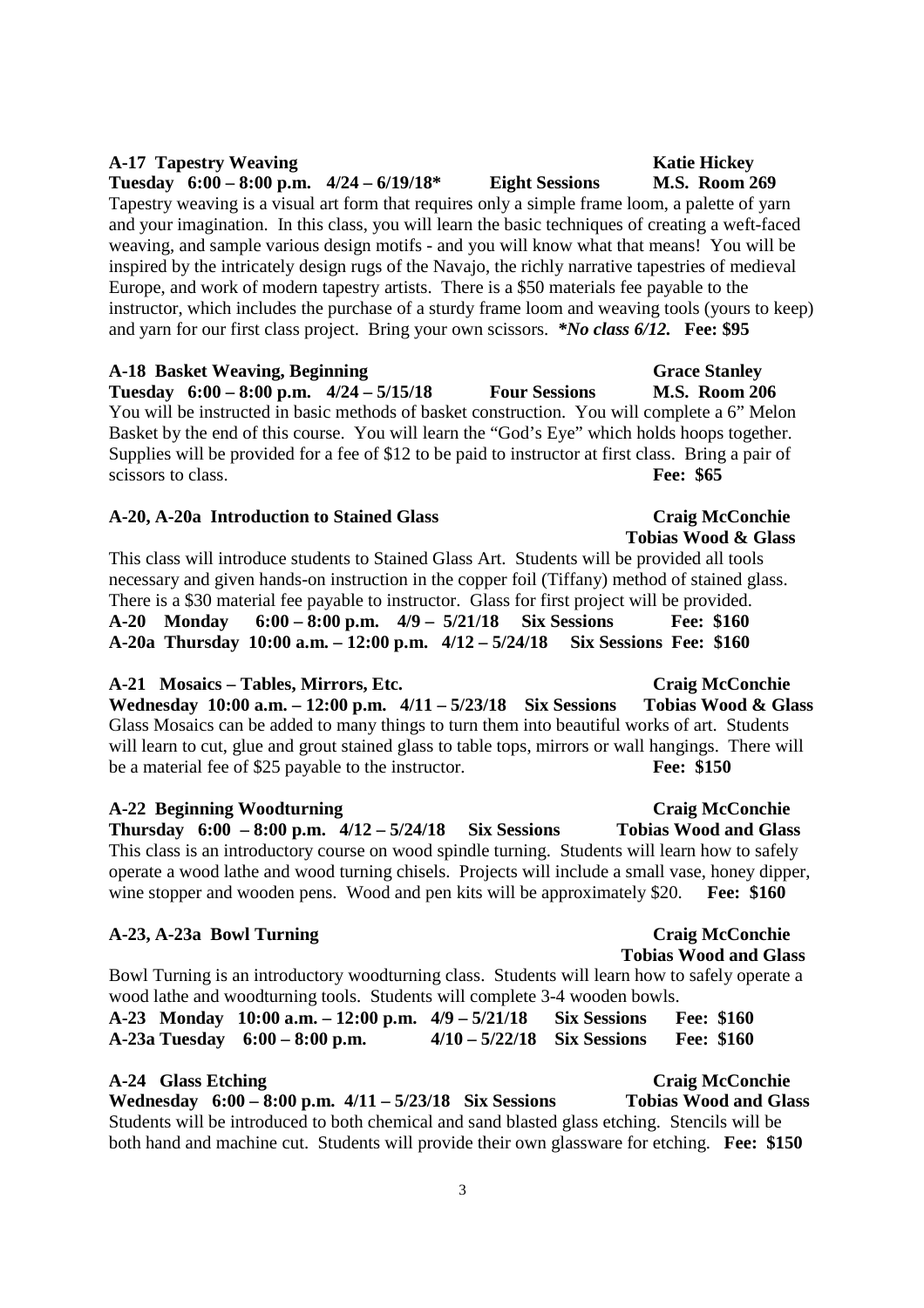### **~ DANCE & MUSIC ~**

**D-3 Ballroom Dancing, Beginner Deborah Israel Thursday 6:00 – 7:00 p.m. 4/26 – 6/14/18 Eight Sessions O.E.S. Cafeteria**  Looking for a fun activity to exercise and burn calories? This class will enable you to do it to music and learn a valuable social skill at the same time. This introductory class will cover some of the most popular ballroom dances like: foxtrot, swing, waltz, rumba, tango, and cha-cha. Leading/following & footwork/timing and styling will be emphasized. So, start off on the right foot, no "two left feet", and see how much fun dancing can be. Partner necessary and smoothsoled shoes. **Fee: \$120/Couple** 

**D-4 Ballroom Dancing, Beginner/Intermediate Deborah Israel Thursday 7:00 – 8:00 p.m. 4/26 – 6/14/18 Eight Sessions O.E.S. Cafeteria**  Now we are moving and gliding around the ballroom and feeling the rhythm in the floor. You will really start feeling the music and the different personalities of each dance. It will make your Tango feel dramatic, put some spice into a Mambo, or you will literally float on a cloud with Foxtrot. The importance of a good frame and posture to make everything else seem effortless will be stressed. This class is designed for the student who wants to take their dancing to the next level. You should be in this for at least two years before going to the advanced level. **Fee: \$120/Couple** 

**D-5 Ballroom Dancing, Intermediate/Advanced Deborah Israel Thursday 8:00 – 9:00 p.m. 4/26 –6/14/18 Eight Sessions O.E.S. Cafeteria**  Students enrolling in this class must have completed at least two years of the foundation level, and have a sound dance knowledge of the basic six ballroom dances and feel comfortable dancing them socially. New dances may be added at the students' request; also an ongoing review will occur. This class is designed to give you the confidence you need to dance at a wedding, company party, cruise or night club. **Fee: \$120/Couple** 

### **D-9 Beginning Guitar Tim Sweeney All Accords Tim Sweeney**

**Tuesday 6:00 – 7:00 p.m. 4/24 – 5/29/18 Six Sessions M.S. Room 273** 

This class is designed for the beginner guitar players. We will explore the basics of chord structures and playing styles ranging from strumming, finger picking, slides and hammer-ons; experiment with capos, alternate gunings and bar chords. Learn to play music ranging from folk pop, rock and blues. Students must provide their own acoustic guitar. **It is very important to attend the first introductory class. Fee: \$75** 

### **D-10 Intermediate Acoustic Guitar Greg Johnson**

**Thursday 6:00 – 7:00 p.m. 4/26 – 5/31/18 Six Sessions M.S. Room 107**  This class is designed for students who have some guitar knowledge and experience. We'll expand on your present chord vocabulary and explore ways to enhance your playing abilities by introducing bar chords, capos, slides, palm muting, alternate tunings, flat-picking and hammerons. We'll explore music ranging from folk, pop, rock and blues. Depending on the skill level and interest of the class, we may even explore the basics of song writing. Students will be given exercises to work on outside the classroom. All students are required to supply their own acoustic guitars. **Fee: \$75**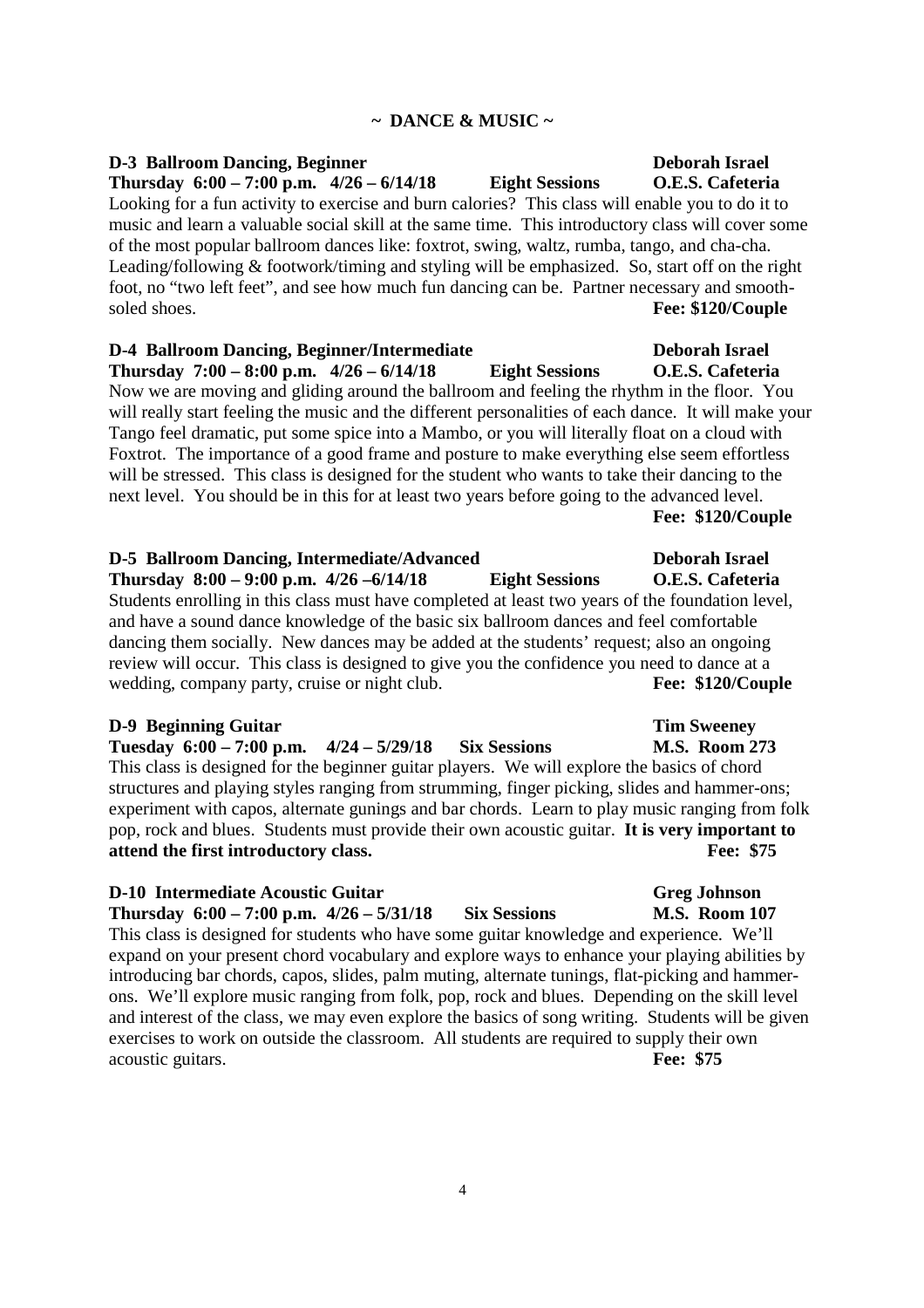### **D-11 Beginning Ukulele** Tim Sweeney

**Tuesday 7:00 – 8:00 p.m. 4/24 – 5/29/18 Six Sessions M.S. Room 273**  This class for adults is all about fun! Students will learn to tune and play the ukulele, starting with simple 3-chord songs and progressing to more complex songs while learning basic music theory, song structure, and strumming and chording techniques. Students must have their own ukulele (not a baritone ukulele). You may purchase a ukulele from instructor (tsweeney14@comcast.net). **It is very important to attend the first introductory class.**

**Fee: \$75** 

**D-15 Good Vibrations Guitar, Banjo, Mandolin, etc. Dennis Dillon Private lessons – Flexible Schedule Six 1-hour Sessions 270 Cranview Rd., Brewster** 

Hands-on, fun approach in great environment – instructor will custom tailor your lessons to get you playing right away on your fretted instrument of choice, guitar finger picking specialty, as well as harmonica. For further information call the instructor at 508-385-2788. The instructor will contact you to schedule lessons. **Fee: \$200** 

### **~ FITNESS AND HEALTH ~**

**F-1 Adult Fitness Brendan Guttmann Mon. thru Fri. 6:30 - 7:30 a.m. 4/23 – 6/29/18 9 Weeks M.S. Track & Gym**  Aerobic and anaerobic conditioning. Work at your target heart rate while walking and/or running. Some workouts also include lightweight training to help improve appearance and burn more body fat. Each session includes slow stretching and abdominal exercises. During inclement weather class is held indoors. Bring a mat or towel. **Fee: \$105** 

### F-2, F-2a Circuit Weight Training Brendan Guttmann

Multi-faceted approach to strength training and total body conditioning. Increase muscular strength and endurance, improve appearance, burn fat, raise heart rate and gain joint flexibility. Includes flexibility in abdominal exercises.

| $F-2$ Tues. & Thurs                                                      | $7:30 - 8:30$ a.m. $4/24 - 6/28/18$ 9 Weeks |  | <b>Fee: \$105</b> |
|--------------------------------------------------------------------------|---------------------------------------------|--|-------------------|
| F-2a Mon., Wed., Fri. $7:30-8:30$ a.m. $4/23-6/29/18$ 9 Weeks Fee: \$120 |                                             |  |                   |

### F-3 Strength Training Greg Johnson

**Mon. & Wed. 6:00 – 7:00 p.m. 4/23 – 6/18/18 Sixteen Sessions M.S. Weight Room**  We welcome all ages and levels of fitness and hope to instill a commitment to fitness by making exercise both rewarding and enjoyable. Develop flexibility, balance and strength through a series of total body stretches and strength training exercises using dumbbells and two universal gym machines. Exercise your sense of humor while you work out at a relaxed pace and in a friendly environment. **Fee: \$85** 

### F-6 Pilates Total Body Andrea Hibbert, C.P.T.

**Tuesday 9:00 – 10:10 a.m. 4/24 – 6/26/18 Ten Sessions Balanced 4 Fitness Studio**  "Classical" Pilates Method class will combine Pilates mat and standing technique. Focus on the core and body alignment with various Pilates exercises will improve your posture, increase flexibility and balance, strengthen and tone your muscles. Bring water and hand towel. A starter "fitness travel pack" can be purchased from instructor for \$22. **Fee: \$135** 

## **M.S. Weight Room**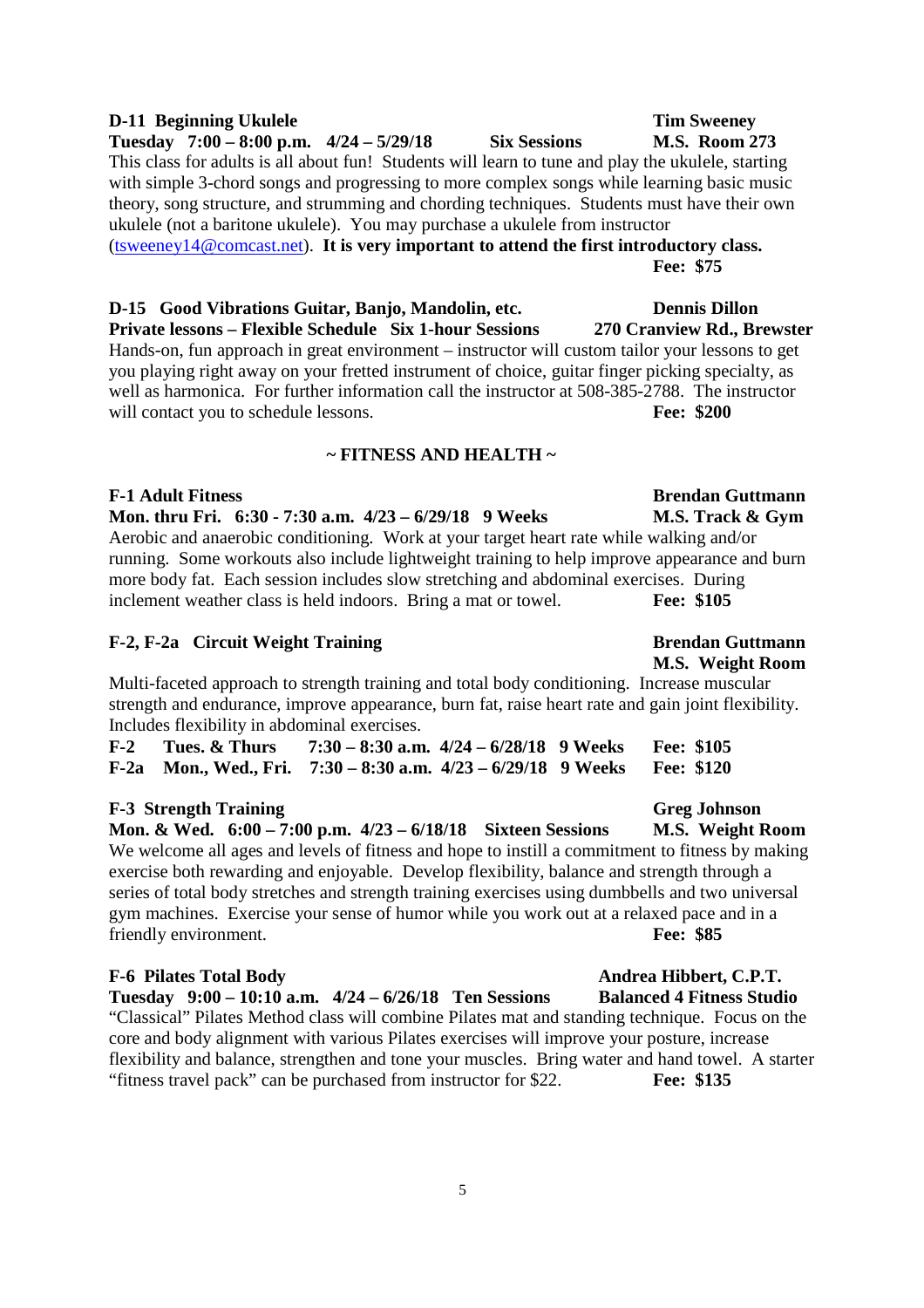### F-7, F7a Small Group Pilates Training Andrea Hibbert, C.P.T. **Friday 10:15 – 11:15 a.m. Balanced 4 Fitness Studio**

A small group training of no more than 6 participants. Classical method MVe chair work and various props will focus on the "Core" and body alignment. Moving with ease and flow will lead you to obtain a strong, lean, balanced body. MVe chair has four settings to best suit the fitness level of your body. Bring water and towel. A starter "fitness travel pack" can be purchased from instructor for \$22.

| $F-7$ | – Session 1           | $4/28 - 5/18/18$ | <b>Five Weeks</b> | Fee: \$155 |
|-------|-----------------------|------------------|-------------------|------------|
|       | <b>F-7a</b> Session 2 | $5/25 - 6/22/18$ | <b>Five Weeks</b> | Fee: \$155 |

### F-8, F8a Barre Fusion **Andrea Hibbert, C.P.T. Andrea Hibbert**, C.P.T.

 **Balanced 4 Fitness Studio**  A program using Pilates Method to achieve long, lean muscles, a flat stomach and tight thighs. Movements are choreographed to music using the ballet bar, and various props that will transform and sculpt your entire body. Improved posture, flexibility and a high rounded seat are just a few of the benefits that you will achieve. No dance experience, no jumping/bouncing are involved. Obtain an overall stronger sense of well-being. Bring water. www.Balanced4Fitness.com (508-240-2739)

| F-8 Tuesday 5:45 - 6:45 p.m. $4/24 - 6/20/18$    | <b>Ten Sessions</b> | Fee: \$135 |
|--------------------------------------------------|---------------------|------------|
| F-8a Friday $9:00 - 10:00$ a.m. $4/27 - 6/29/18$ | <b>Ten Sessions</b> | Fee: \$135 |

### F-9 Total Body Fusion **Andrea Hibbert, C.P.T.**

**Mon. & Wed. 6:00 – 7:00 p.m. 4/23 - 6/18/18 Sixteen Sessions O.E.S. Gym**  A fun, energetic fitness class that fuses dance, Zumba, kickboxing aerobic, easy to follow moves; followed by weight training for upper and lower muscle groups; concluding with Ab and butt segment to strengthen your core; and finishing up with easy yoga stretches to open and release tight muscle holding and tension. A full body workout from head to toe with great music and flow. All fitness levels and ages. Bring water, 2 or 3 lb. weights, and mat. www.Balanced4Fitness.com (508-240-2739) **Fee: \$110** 

### **F-10, F-10a Restorative Yoga Stretch & Pilates Basic Andrea Hibbert, C.P.T.**

Beneficial for all levels and ages. A full body stretch with core exercises. Gentle restorative yoga stretches to open up your body, release tension and stress. Classical Pilates method will strengthen and develop weak muscles while improving range of motion, increase flexibility and creating long lean muscles. www.Balanced4Fitness.com (508-240-2739)

|  | F-10 Tuesday $4:30 - 5:30$ p.m. $4/24 - 6/26/18$ Ten Sessions   |  | Fee: \$135        |
|--|-----------------------------------------------------------------|--|-------------------|
|  | F-10a Thursday $4:30 - 5:30$ p.m. $4/26 - 6/28/18$ Ten Sessions |  | <b>Fee: \$135</b> |

### F-11 Therapeutic Stretch & Balance **Andrea Hibbert, C.P.T.**

**Thursday 3:30 – 4:30 p.m. 4/26 – 6/28/18 Ten Sessions Balanced 4 Fitness Studio**  A full body stretch with core exercises beneficial for all levels and ages. Gentle restorative yoga stretches to open up your body, release tension and stress. This class will help release and open the back and hips, develop weak, uneven muscles in the core to help strengthen and prevent back injuries. Bosu balance dome and props will engage and deepen core muscles to improve balance. Bring water and hand towel. www.Balanced4Fitness.com (508-240-2739) **Fee: \$135** 

## **Balanced 4 Fitness Studio**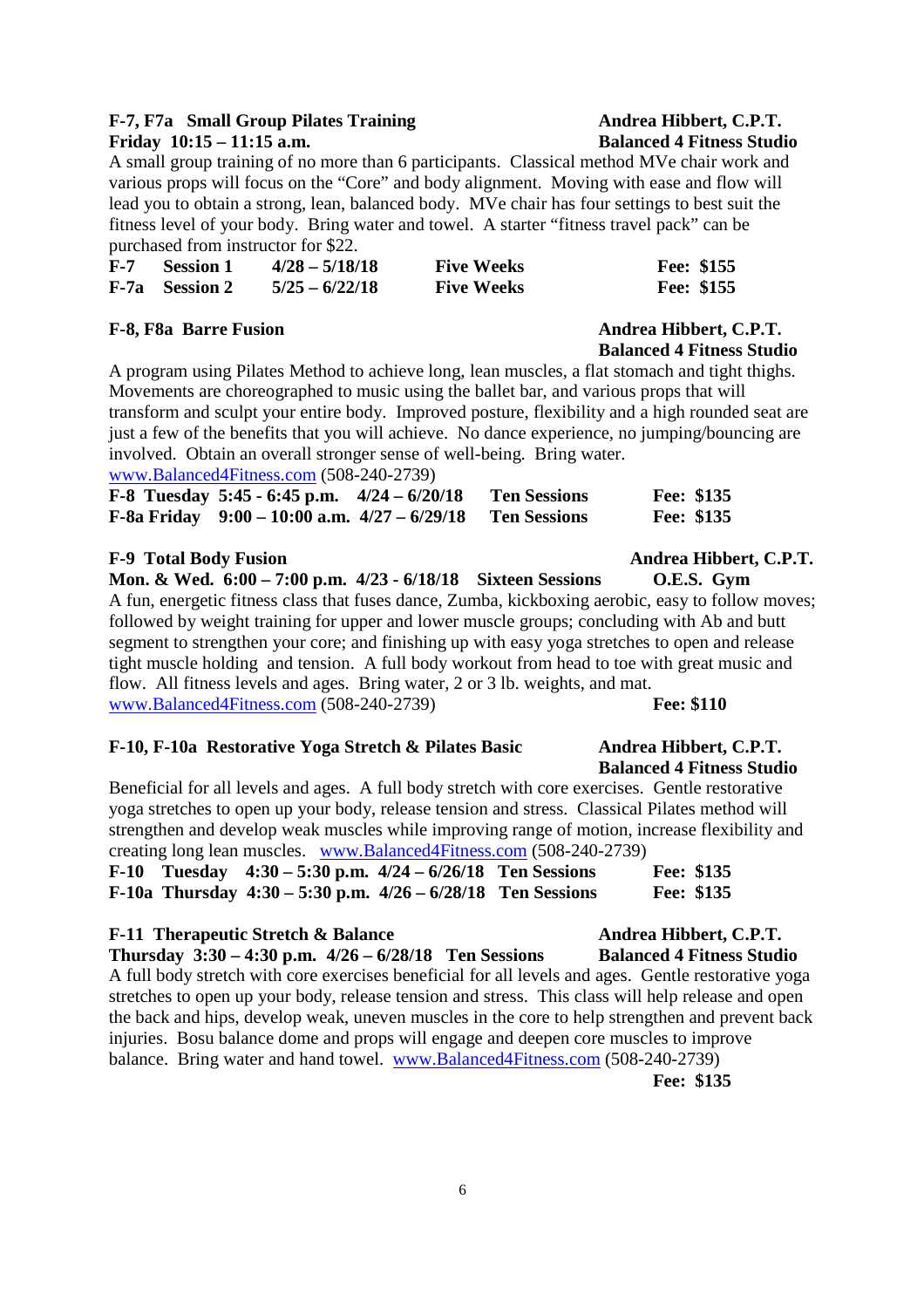### F-12 Park and Start Fitness Class Andrea Hibbert, C.P.T.

**Monday 4:30 – 5:30 p.m. 4/23 – 6/25/18 Ten Sessions Balanced 4 Fitness Studio** 

Excellent for beginners, this class includes therapeutic stretches and balance work taught through a comprehensive exercise program to promote your quality of life. This program will improve strength, mobility, posture and balance. Gentle yoga stretches will open the back and hips, help develop weak, uneven muscles in the core to help prevent back injuries. Core strengthening will improve your balance and improve your posture. Bring water and hand towel. Standing and mat work. www.Balanced4Fitness.com (508-240-2739) **Fee: \$135** 

### F-13, F-13a TRX – Full Body Workout Andrea Hibbert, C.P.T.

TRX small group training builds strength, balance, coordination and flexibility while burning fat. You control the intensity of your work out. Bring water and a hand towel. For more information go to www.Balanced4Fitness.com (508-240-2739)

| $\overline{\phantom{0}}$ | F-13 Friday $7:45 - 8:45$ a.m.  | $4/27 - 6/29/18$ | <b>Ten Sessions</b> | <b>Fee: \$160</b> |  |
|--------------------------|---------------------------------|------------------|---------------------|-------------------|--|
|                          | F-13a Sunday $8:00 - 9:00$ a.m. | $4/22 - 6/24/18$ | <b>Ten Sessions</b> | <b>Fee: \$160</b> |  |

### F-15, F-15a Spin Fit **Andrea Hibbert, C.P.T.** Andrea Hibbert, C.P.T.

**Monday 10:00 – 11:00 a.m. 4/23 – 6/25/18 Ten Sessions Balanced 4 Fitness Studio**  Just starting out or returning to Fitness? This class is for you! Healthy Heart Rate training, with half-hour SPINNING indoor stationary cycling class, followed by weight core conditioning. See and feel the benefits of this addictive, non-impact program. Burn an average of 500 calories per forty minute ride. Heart rate target zones are closely watched to ensure that you are working at your proper level. Heart Rate monitor recommended. Bring water and hand towel. For further information, visit www.Balanced4Fitness.com (508-240-2739)

| Monday $10:00 - 11:00$ a.m. $4/23 - 6/25/18$ Ten Sessions   |  | <b>Fee: \$150</b> |
|-------------------------------------------------------------|--|-------------------|
| Thursday $10:00 - 11:00$ a.m. $4/26 - 6/28/18$ Ten Sessions |  | <b>Fee: \$150</b> |

### F-17 Pilates Flow MVe Chair Plus **Andrea Hibbert, C.P.T.** Andrea Hibbert, C.P.T.

**Wednesday 4:30 – 5:30 p.m. 4/25 – 6/27/18 Ten Sessions Balanced 4 Fitness Studio**  An hour of working your core with classical Pilates technique; followed by gentle stretches. You will gain balance, range of motion, feel better and live longer with a stronger core. For further information, visit www.Balanced4Fitness.com (508-240-2739). **Fee: \$135**

### **F-20 Tai Chi Chuan, Beginning Sarah Beals Sarah Beals Sarah Beals**

**Tuesday 10:15 – 11:15 a.m. 4/24 – 6/12/18 Eight Sessions Life Center** 

Explore the distinctive elements that define Tai Chi as an outstanding mind-body exercise. Ten principles apply, treating postural alignment, mental intent, to dynamic movement. We engage in individual chi kung exercises as well as a short tai chi movement series. Handouts provided for memory aids. This class is an excellent preparation of any future Tai Chi studies. Workout gear and flat soled flexible shoes required. Water always recommended. **Fee: \$120** 

### **F-21 Tai Chi Chuan, Intermediate Sarah Beals**

**Thursday 10:15 – 11:15 a.m. 4/26 – 6/14/18 Eight Sessions Life Center** 

Continue to explore the distinctive elements that define Tai Chi as an outstanding mind-body exercise. Ten principles apply, treating postural alignment, mental intent, to dynamic movement. We engage in individual chi kung exercises as well as a short tai chi movement series. Handouts provided for memory aids. This class is an excellent preparation of any future Tai Chi studies. Workout gear and flat soled flexible shoes required. Water always recommended. Prerequisite: Beginning Tai Chi Chuan. **Fee: \$120** 

## **Balanced 4 Fitness Studio**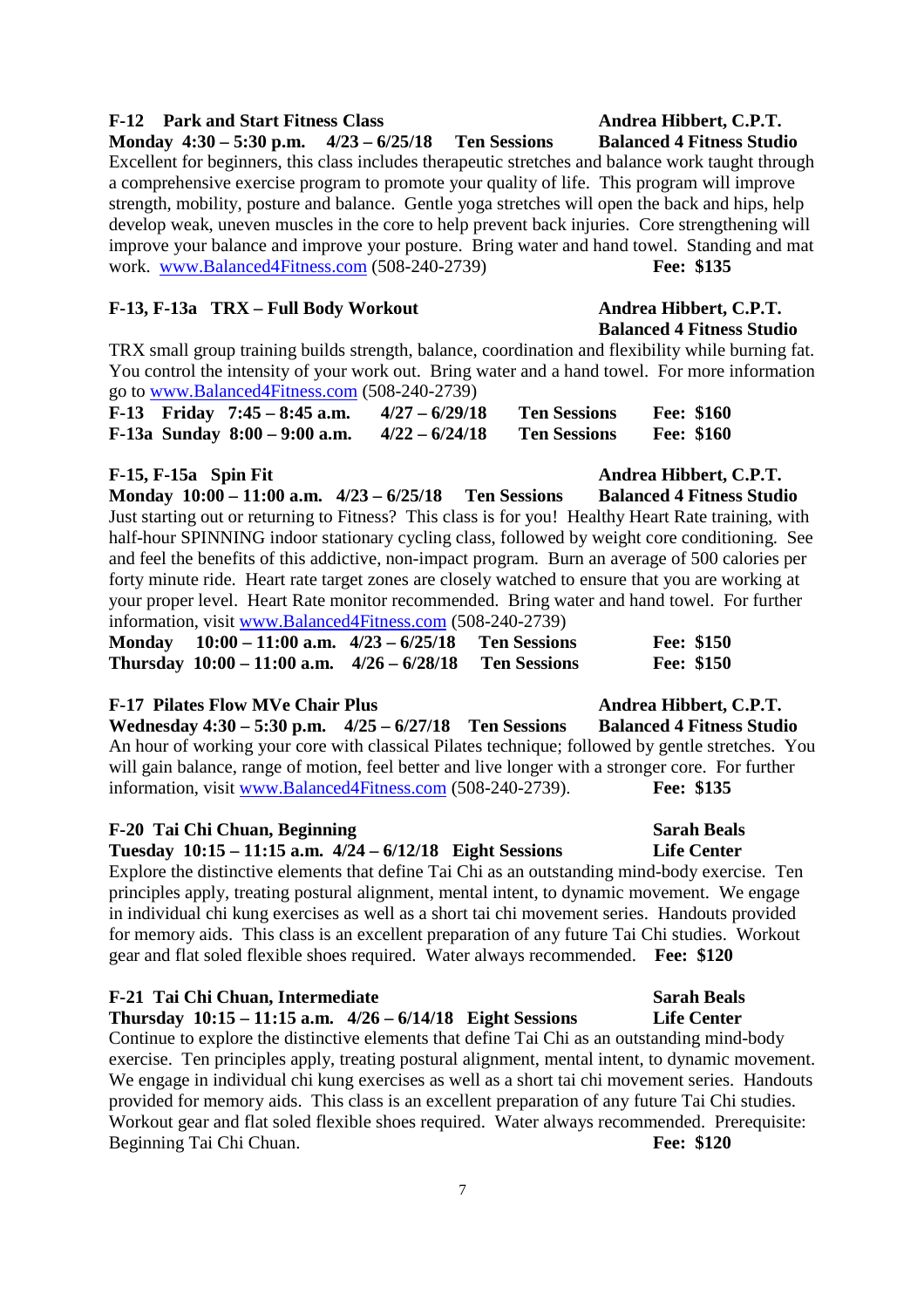### 8

### **F-22 Personal Fitness Training** *NEW* **Donna Bailey**  Wednesday 6:00 – 7:00 p.m.  $4/25 - 6/13/18$  Eight Sessions M.S. Small Cafeteria

This class incorporates exercises from the disciplines of Pilates and Yoga with movement that addresses body awareness and muscle control. This includes posture, balance, stretching and strengthening. Learn to have exercise be part of your day's routine without having to set a lot of time to devote to a fitness program. This lifestyle takes minimal time for maximum effect. **Fee: \$75** 

### **~ HOME AND GARDEN~**

**G-2 Landscape Design & Horticulture Charles Wentz Thursday 6:00 – 8:00 p.m. 4/26 – 5/10/18 Three Sessions M.S. Room 258**  This course will help you develop a plant list for your garden. Design elements such as stone paving, plant maintenance, including fertilizing, pruning, insects and irrigation will be discussed. Bring your questions to class. There will be local field trips. **Fee: \$45** 

### G-6 Woodworking for Women **Richard Noves Richard Noves Richard Noves**

**Wednesday 6:00 – 8:00 p.m. 4/25 – 6/13/18 Eight Sessions H.S. Room C111**  This is a course for women who always wanted to learn how to work with wood. Bring a plan, drawing or picture of a project to the first class and learn how to turn your idea into a threedimensional treasure. Learn how to select wood, use hand tools to turn it into a birdhouse, bookshelf, table, toolbox, a classic antique, or a sleek modern work – you choose your project. **Fee: \$95** 

### **G-7 Basic Furniture Repair Richard Noyes**

**Monday 6:00 – 8:00 p.m. 4/23 – 5/14/18 Four Sessions H.S. Room C111**  Learn how to give new life to that old piece of furniture you have been meaning to fix. Using basic hand tools you can restore almost anything, from tag sale bargains to a family heirloom. Learn how to restore a scratched and dented finish, mend broken parts and replace missing ones. **Fee: \$55** 

### **~ HEALTH & SAFETY ~**

### **Adult First Aid/CPR/AED Donald Ferris**

This unique program is the most advanced First Aid, CPR and AED training system in use today and makes training enjoyable and easy to learn. We focus on the seven basic skills of patient care featuring first aid, CPR and AED (automated external defibrillator). No written tests required and renewals are simplified since both CPR and first aid are renewed at the same time. Renewals require only one evening with proof of prior certification in both CPR and first aid being current within 30 days of expiring to qualify. This program is accepted by O.S.H.A.,State of Massachusetts, World Safety Health Organization, U.S. Coast Guard, and hundreds of other accrediting agencies. Don Ferris is a Master Instructor Trainer for the Medic First Aid family of programs and has taught over 8,000 students. Questions? Email don@firstaidcoach.com. **H-1 Tues. & Thurs. 6:00 – 9:00 p.m. 4/24 & 4/26** *Full Course* **2 Sessions Fee: \$105 H-1a Tuesday 6:00 – 9:00 p.m. 4/24** *Certification Renewal Only* **1 Session Fee: \$60 H-1b Tues. & Thurs. 6:00 – 9:00 p.m. 5/15 & 5/17** *Full Course* **2 Sessions Fee: \$105 H-1c Tuesday 6:00 – 9:00 p.m. 5/15** *Certification Renewal Only* **1 Session Fee: \$60 H-1d Mon. & Wed. 6:00 – 9:00 p.m. 6/11 & 6/13** *Full Course* **2 Sessions Fee: \$105** 

### **H-1e Monday 6:00 – 9:00 p.m. 6/13** *Certification Renewal Only* **1 Session Fee: \$60**

 **M.S. Library**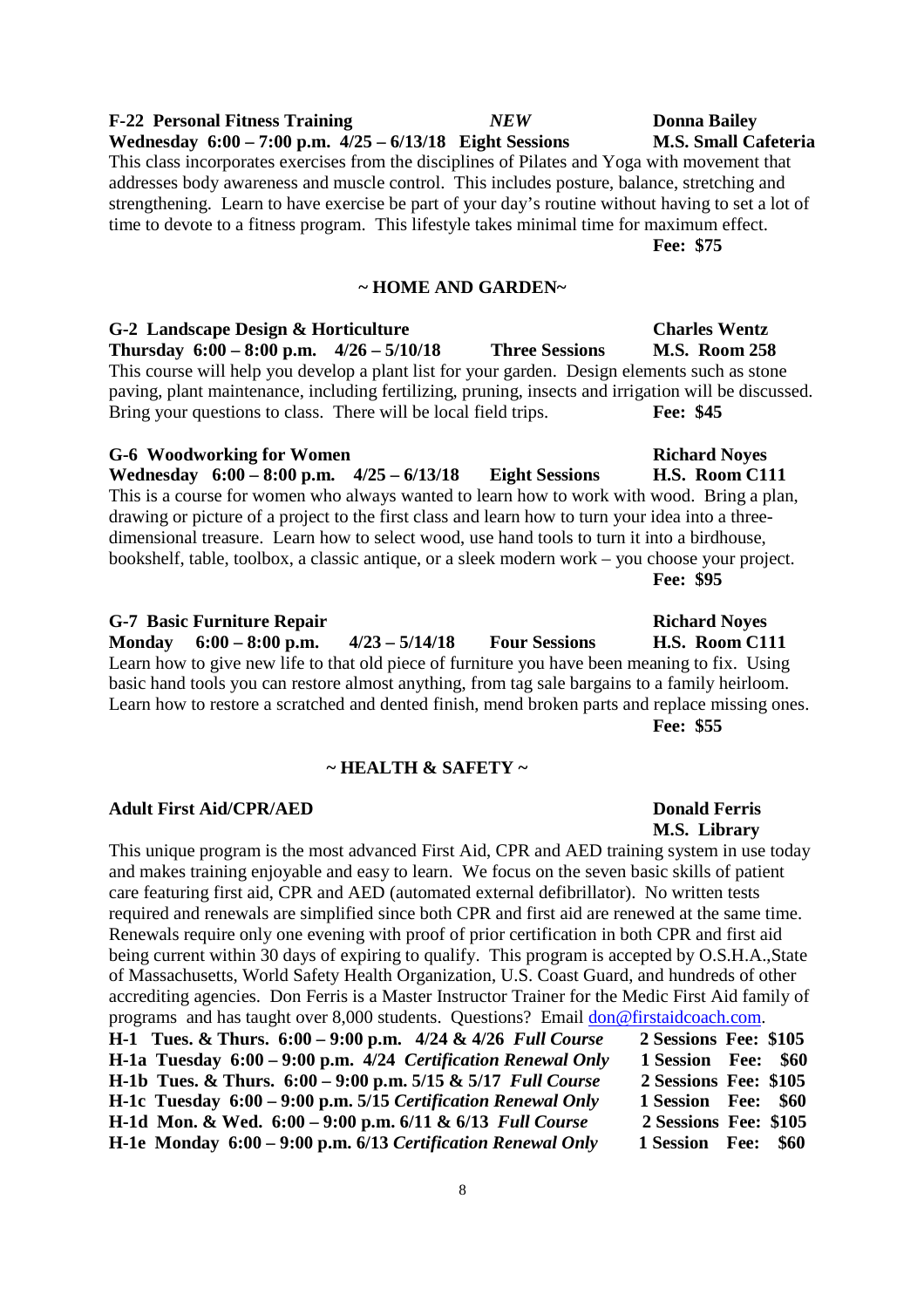### **Pediatric First Aid/CPR/AED Donald Ferris**

## **M.S. Library**

The Pediatric Medic First Aid Training you'll receive is unmatched because it incorporates a low-stress training environment that focuses on the seven basic skills of patient care. The CPR component of the course includes Infant, Child and Adult with AED. **H-2 Tues. & Thurs. 6:00 – 9:00 p.m. 4/24 & 4/26** *Full Course* **2 Sessions Fee: \$105 H-2a Tuesday 6:00 – 9:00 p.m. 4/24** *Certification Renewal Only* **1 Session Fee: \$60 H-2b Tues. & Thurs. 6:00 – 9:00 p.m. 5/15 & 5/17** *Full Course* **2 Sessions Fee:\$105 H-2c Tuesday 6:00 – 9:00 p.m. 5/15** *Certification Renewal Only* **1 Session Fee: \$60 H-2d Mon. & Wed. 6:00 – 9:00 p.m. 6/11 & 6/13** *Full Course* **2 Sessions Fee: \$105 H-2e Monday 6:00 – 9:00 p.m. 6/11** *Certification Renewal Only* **1 Session Fee: \$60** 

**H-3 Holistic Stress Relief & Management** *NEW* **Mercedez Calleros Wednesday 6:00 – 7:30 p.m. 4/25 – 5/30/18 Six Sessions M.S. Library**  Would you like to know how to better manage your stress? Regain mental & physical balance by learning 6 holistic and essential tools for relieving and managing your stress. Learn easy and simple mindfulness meditation, practice breathing exercises and how to stretch for better mobility. We will discuss healthy nutrition and why it matters, self-talk and how it impacts your life and the importance of pleasure and happiness. If you have any questions, contact instructor at 774-722-0295 or www.mercedez@mercedezcalleros.com. **Fee: \$70** 

**H-7 The Heart of Communicating: Learning from Horses** *NEW* **Ashley Symington Monday 6:00 – 7:00 p.m. 4/23 – 5/21/18 \* Four Sessions M.S. Room 126**  Horses are master communicators using a language of energy, body language, vocalizations, and being 100% present in the moment. By following the examples that horses have set for us, we too can become more effective communicators. Getting to the heart of communication allows us to think better, feel better, and interact better. *\*No class 5/7 – Orleans Town Meeting*  **Fee: \$50** 

**H-8 Chi Lel Jane Higgins Wednesday 6:00 – 7:00 p.m. 4/25 – 6/13/18 Eight Sessions M.S. Room 273**  Chi Lel is a series of slow smooth movements using visualization which increases and balances the body's energy. In China, there is a hospital where no medicine is used, and Chi Lel is practiced. It has a 95% cure rate. Healthy people can strengthen and maintain their well-being, while those with problems have a self-help tool. Bring a folder to class. **Fee: \$70** 

**Wednesday 6:00 – 8:00 p.m. 5/2 – 5/16/18 Three Sessions M.S. Room 249**  Reiki is an ancient system of self-healing compatible with all belief systems. The classes include a history of this ancient Eastern healing art, hand positions for gentle therapeutic, self-healing. At the end of the classes you will be able to use Reiki on yourself, partners, pets, and plants. This class is for beginners only. Certificates will be awarded. There will be a \$5 fee per student, payable to the instructor for materials. **Fee: \$70** 

### 9

## **H-10 Reiki I Linda Fisher-Hilmer, R.N.**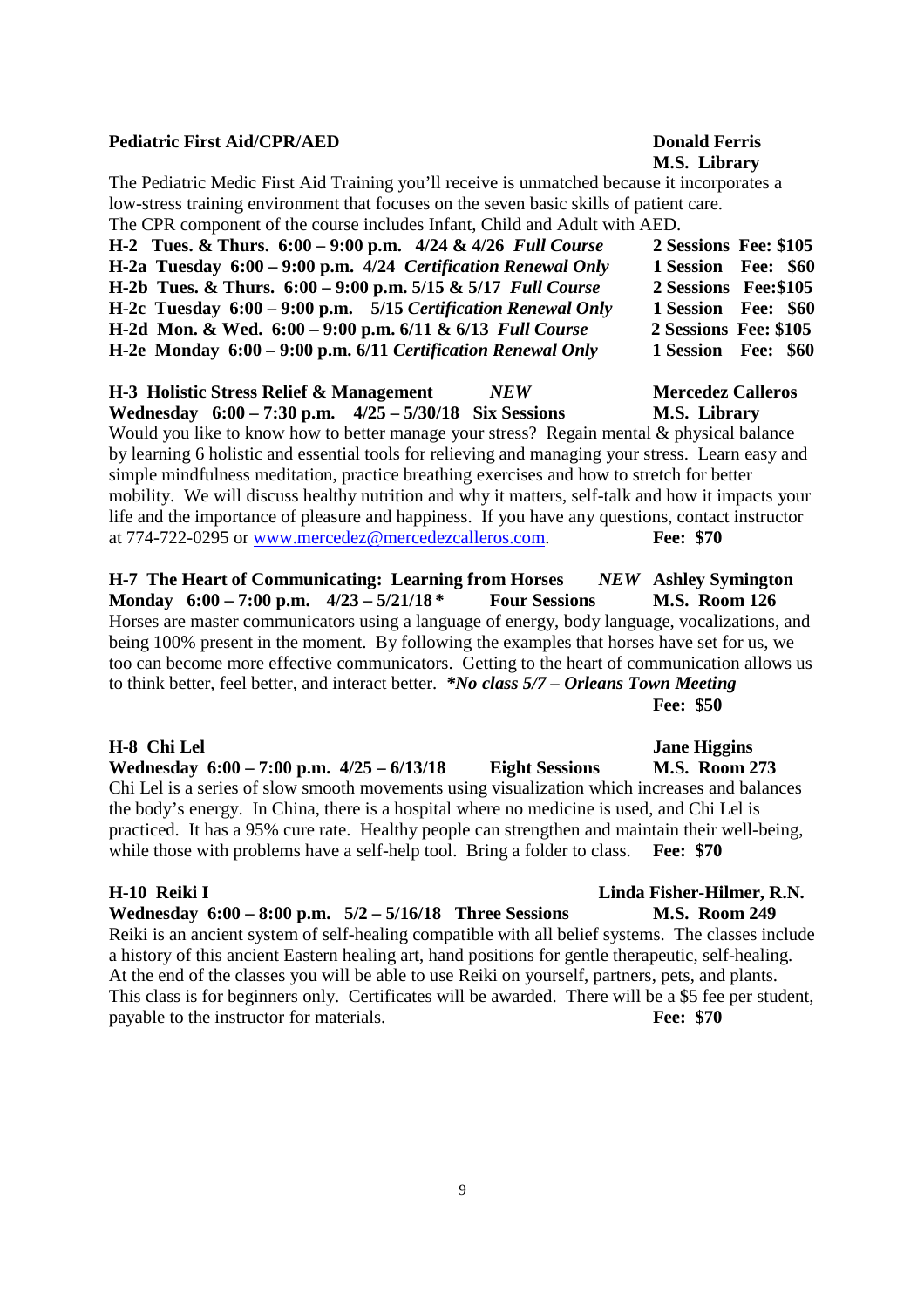### **H-11 Reiki II Linda Fisher-Hilmer, R.N.**

**Wednesday 9:30 a.m. – 4:30 p.m. 5/30/18 One Session 16 Cross Rd., S. Orleans**  This full-day training workshop provides you with a certificate that enables you to be a practitioner of Reiki. Reiki II introduces Reiki symbols and energy patterns. You will learn how to scan the body, send distance healing and promote harmony, intuition and personal growth in your life. People registering for Reiki II must have completed Reiki I. An organic lunch will be served during this all-day workshop. **Fee: \$180** 

**Monday 10:30 a.m. – 12:00 p.m. 4/23 – 7/2/18 Ten Sessions Life Center**  This is a gentle Yoga. The breath and body alignment are emphasized. Postures increasing flexibility and strength, learning breath control, and deep relaxation help to bring balance between body, mind and spirit. **Fee: \$115** 

### **H-15 New Ways of Using Your Brain – Success Strategies Zachary Stenstrom Monday 6:30 – 8:00 p.m. 4/23 – 5/21/18\* Room 150**

The right strategy is what separates a successful situation from a difficult one. When in this class you will learn strategies such as how to memorize shopping lists and avoid procrastination; Communication strategies for better interactions with family, friends and others; and Self-help strategies to reduce anxiety and stress. What you will do with what you learn is both astounding and new! *\*No class 5/7 – Orleans Town Meeting* **Fee: \$90** 

### **H-16 Feng Shui – Clear Your Clutter Alexis Barron, ScD.**

**Monday 6:00 – 7:30 p.m. 5/14/18 One Session M.S. Library**  Feng Shui looks at the relationship of a person with their environment. Too much clutter can hold us back in our lives, and prevent us from moving forward. Feng Shui encourages us to enhance our energy or chi by surrounding ourselves with what we only love and need. Learn gentle, concrete ways to declutter and organize which will increase your sense of well-being and beautify your personal space. **Fee: \$45** 

### **H-17** Change Your Thinking Alexis Barron, ScD.

**Monday 6:00 – 7:30 p.m. 5/21/18 One Session M.S. Library**  Increase your peace and happiness by changing your thinking. Learn to shift out of those ever present, nagging negative thought patterns that weigh you down and hold you back. Changing your inner dialogue will change any area of your life, one belief at a time, and one conditioned thought at a time. Discover practical ways to change your life for the better. **Fee: \$45** 

### **H-19 Essential Oil Care for Pets Susan Grunin**

**Wednesday 6:00 – 8:00 p.m. 4/25/18 One Session M.S. Room 149**  Essential Oils are not just for humans – pets can also benefit from the use of essential oils. In this session, students will learn to use essential oils safely and effectively with pets. The class will give a quick overview of the history of EOs and how EOs can be used to support your pet's health and well-being. **Fee: \$30** 

## **H-12 Yoga Jane Higgins**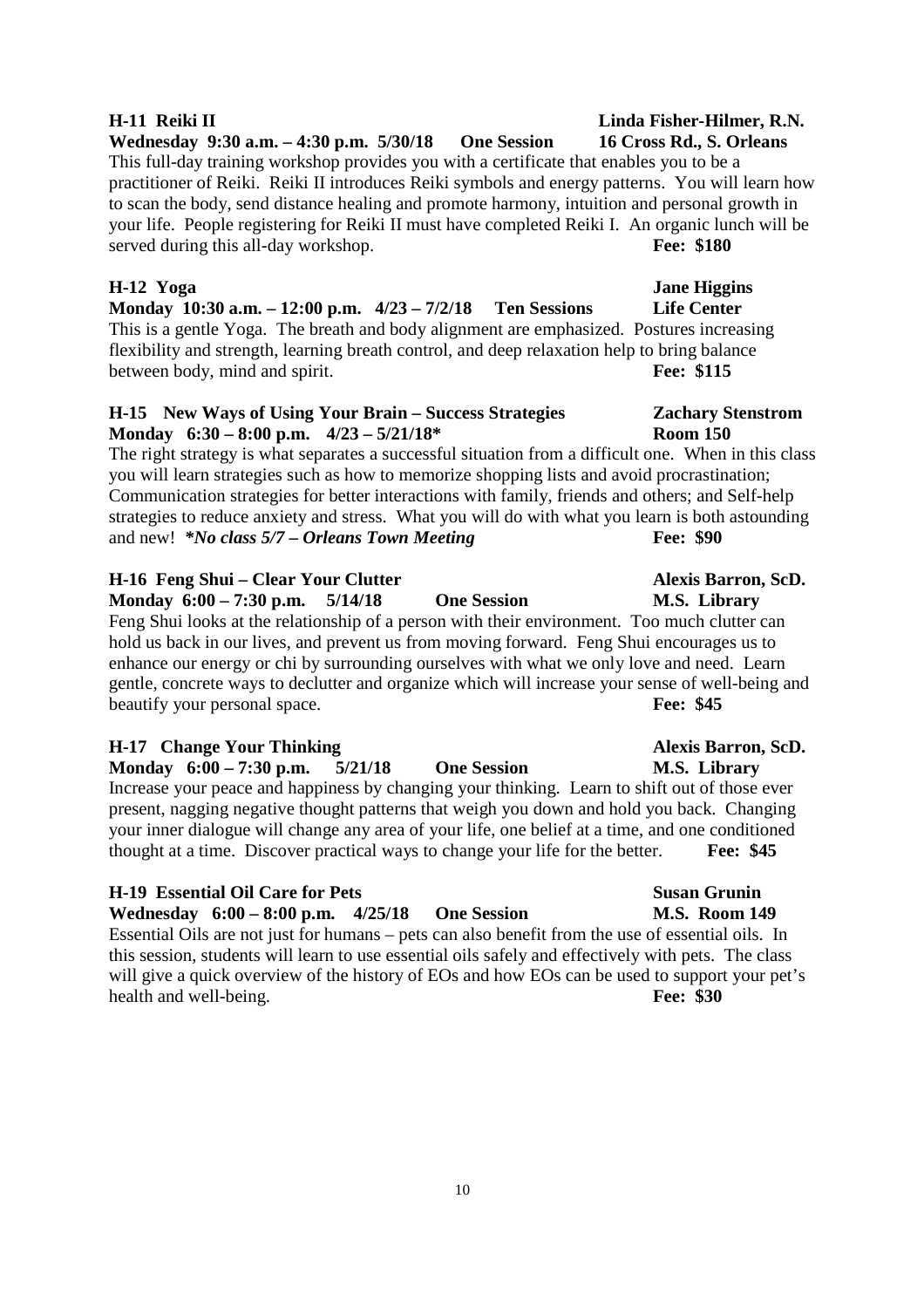### 11

### **H-24 Weight Loss Without Willpower Casey Hammond**

**Monday 9:00 – 10:30 a.m. 4/23 – 5/21/18 Five Sessions 45 Bakers Pond Rd., Brewster**  Are you ready to get off the diet merry-go-round? Emotional Freedom Technique (EFT) is a system of tapping on acupressure points to eliminate negative emotions, habits and pain. We will use this proven technique to overcome food cravings and emotional drivers which lead us to overeat. Without having to use willpower your cravings will disappear. Come to class with an open mind, open heart and be ready for change. Please contact the instructor at 508-237-5492 prior to the first class. **Fee: \$80** 

### **~ WRITING AND LITERATURE ~**

### **J-8, J-8a** Stop Talking About Writing a Book – Just Write It Nicola Burnell  **TBA**

This class is for anyone dreaming of writing the book that has been rattling around in their head for years. It is also for fiction and non-fiction writers struggling to complete a manuscript-inprogress. Through this class you will enjoy weekly support and gentle yet constructive critiques of your work. You will also learn how to edit your work and create a clean, professional manuscript. The main focus, however, is to simply keep you writing! For directions to class, email firstlight@capecod.net

| $J-8$ |               | Wednesday $5:00 - 7:00$ p.m. $4/25 - 5/30/18$ | <b>Six Sessions Fee: \$100</b> |  |
|-------|---------------|-----------------------------------------------|--------------------------------|--|
|       | J-8a Thursday | $6:00 - 8:00$ p.m. $4/26 - 5/31/18$           | <b>Six Sessions Fee: \$100</b> |  |

### **~ LANGUAGES ~**

**L-1 Beginner's Italian I Gloria Moll**  Gloria Moll **Gloria Moll Tuesday 6:00 – 8:00 p.m. 4/24 – 6/19/18\* Eight Sessions M.S. Room 160**  This is a great course for all who want to get an introduction to the Italian language, culture and people. Maybe you are planning a trip to one of the most beautiful countries in the world, and need some language skills. If so, this course is for you! Sign up now and start your Italian adventure here!! Grammar, vocabulary and conversation will be the focus. Learning materials will be provided in class for minimal cost. *\*No class 6/12*. **Fee: \$100** 

### **L-2 Conversational Italian for Beginners Gloria Moll Thursday 6:00 – 8:00 p.m. 4/26 – 6/14/18 Eight Sessions M.S. Room 161**  This course is designed for all those who have had some Italian grammar and now want to start conversing. The focus will be conversation, reading, listening to the language being spoken, as well as building vocabulary. Join in and let's have some fun! Learning materials will be provided for a minimal cost. **Fee: \$100**

### **L-3 Conversational Italian II Gloria Moll**

**Wednesday 5:00 – 7:00 p.m. 4/25– 6/13/18 Eight Sessions O.E.S. Music Room**  This course is the next step for all those who have taken Beginner's Italian I & II, or for anyone who has the equivalent knowledge of this beautiful language. A great way to start building on your conversational skills accompanied with reading and writing in order to expand vocabulary and grammar! Join in and let us have fun!!! Learning materials will be provided weekly for a minimal cost. **Fee: \$100**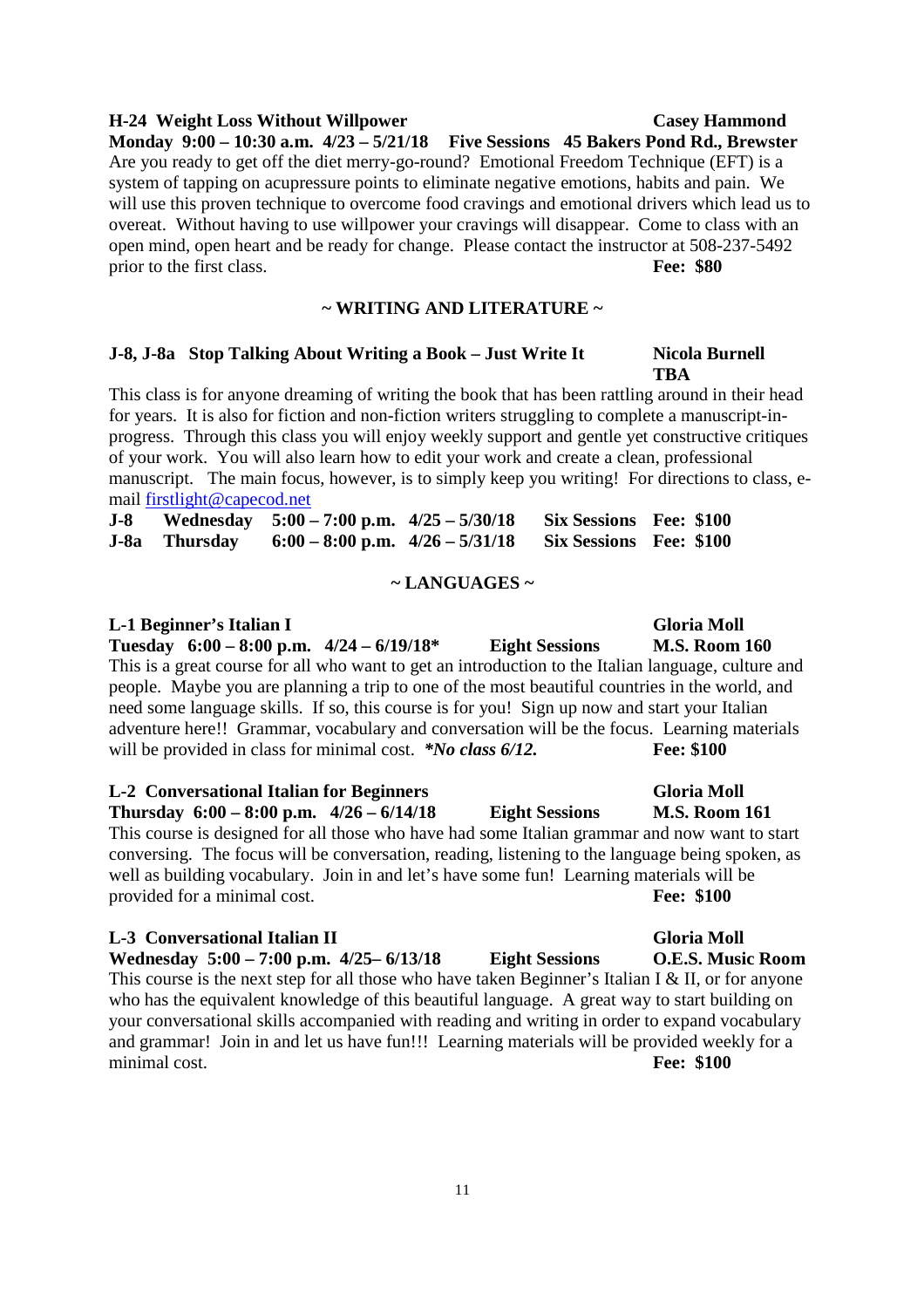### **~ RECREATION ~**

### R-4 Beginning Golf Steve Knowles, P.G.A. Professional **Monday 4:00 – 5:30 p.m. 5/7 – 6/18/18\* Six Sessions Captains Golf Course**  Have you ever thought of playing the game of golf? Maybe your friends have asked you to join them for a round of golf. Sign up for this class and find out what you've been missing. Steve Knowles has over 35 years teaching the game of golf. Learn the rules and etiquette of the game, putting, chipping, and the golf swing. Please bring a putter for the first class. If you don't have clubs, we can provide them. **\****There is no class on Memorial Day.* **Fee: \$145**

R-5 Intermediate Golf Steve Knowles, P.G.A. Professional **Wednesday 4:00 – 5:30 p.m. 5/9 – 6/13/18 Six Sessions Captains Golf Course**  If you've taken the Beginner Golf Program, or would like a refresher, this is the next step. Steve has been the Head Golf Professional at The Captains Golf Course for the past 18 years. He will work with your natural abilities and keep the learning process fun and simple. He teaches the swing motion needed to hit consistent golf shots. You will see improvement in putting, chipping, pitch shots, the full swing, and course management as we spend the last class playing the game of golf. Please bring putter to the first class. **Fee: \$145**

### **R-9 Catch A Fish Louis MacKeil Louis MacKeil**

**Tuesday 7:00 – 9:00 p.m. 4/24 – 6/19/18\* Eight Sessions M.S. Room 153**  Lou MacKeil has extensive knowledge and experience fishing the waters of Cape Cod. As past president of the Cape Cod Salties, Mr. MacKeil blends theory with practicality. His eight-week course will cover such areas as what to catch, where and when! Equipment and gear needed for your type of fishing! Catching devices for the discriminating Angler! The effects of wind, tides, weather, moon! Types of bait – when to use what! Boat and shore safety! *\*No class 6/12.* **Fee: \$70** 

### **R-12 Self-Guided Bike Tour in France's Wine Country** *NEW* **Mike Shabazian Tuesday 6:15 – 7:15 p.m. 4/24 – 5/8/18 Three Sessions M.S. Room 148**  They say the best thing to biking through the French vineyards is planning the trip. Dream of leisurely biking through the vineyards of southern France, scheduling your own time, tours and tastings? The instructor will show you how to plan your trip so you are seeing the vineyards at your own pace and schedule; and how to find the best rates for inns and hotels. **Fee: \$50**

### **~ TECHNOLOGY ~**

**T-1 Small Business Websites John Hilliar Monday 6:00 – 7:30 p.m. 4/23 – 5/21/18 \* Four Sessions M.S. Room 111**  Having a website helps drive business by immediately providing contact information and leaves a professional impression on potential customers. If a Google search for terms related to your business's services doesn't lead directly to you, other businesses with websites benefit. Learn about free tools available to setup a basic presence on the web, about how to drive traffic to your site and take online orders and payments, and enough about the entire process of setting up websites to feel comfortable approaching a high-end consulting firm. See www.hilliar.com/teaching for more information. *\*No class 5/7 – Orleans Town Meeting* **Fee: \$90**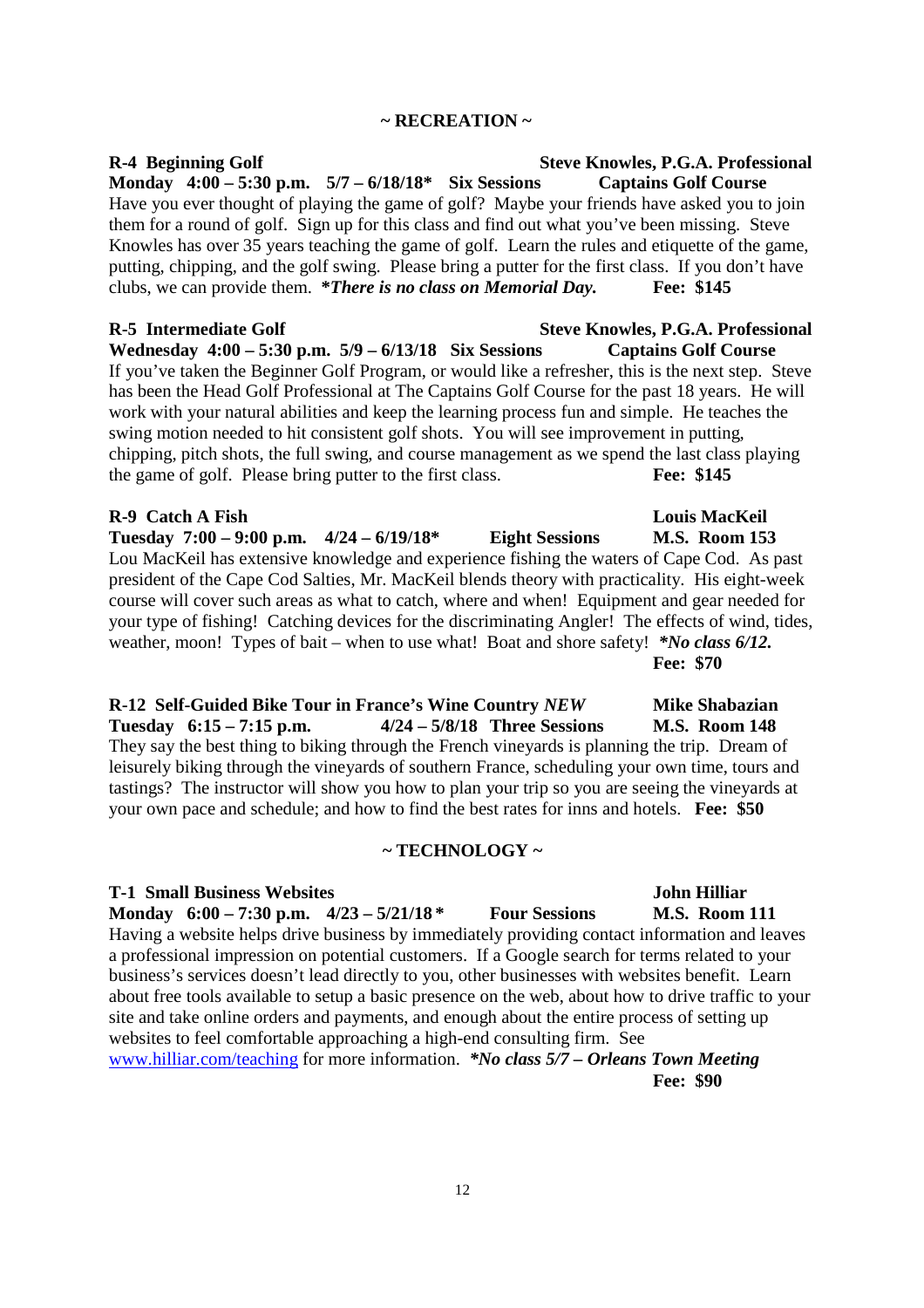### **T-2 Beginning Excel** John Hilliar

**Monday 7:30 – 9:00 p.m. 4/23 – 5/21/18 \* Four Sessions M.S. Room 111**  Excel is like a calculator on steroids! In this beginners course, learn the basics of spreadsheets. We'll talk about formulas and functions for calculating values. We'll learn how to use multiple tabs to keep your data organized, as well as formatting options for making it look polished. Finally, we'll cover graphs and plots for visualizing your information. *\*No class 5/7 – Orleans Town Meeting* **<b>Fee: \$90** 

### **T-3 Advanced Excel 3 Community Community Community Community Community Community Community Community Community**

**Monday 7:30 – 9:00 p.m. 6/4 – 6/25/18 Four Sessions M.S. Room 111**  In this advanced course, we will cover the following topics: review of the beginners Excel class, borders, pasting in Word (bitmap trick), inserting comments, printing problems, locking (cells, header row) and hiding (rows and columns), sorting, formulas, pasting formulas versus values, survey of useful functions, conditional formatting, string functions, random numbers, and live data. **Fee: \$90** 

### **T-5 Windows 10 Introduction David Dolbec**

**Tuesday 6:00 – 8:00 p.m. 4/24 – 5/8/18 Three Sessions M.S. Room 245**  Learn how to navigate through Windows 10 and customize settings for easy startup and usage. We will cover the startup screen, logon accounts, task bar, shortcuts internet browser, email, and more. We review topics several times to make sure that everyone understands each topic. This is an introductory level course for novice users of the new Windows 10. Bring your Windows 10 laptop or tablet to class for hands-on experience and customization. **Fee: \$75** 

**T-6 iPhone Basics – Intro. to Using Your Apple iPhone Rachel McNeil Thursday 6:30 – 7:30 p.m. 5/24 – 6/7/18 Three Sessions M.S. Room 267**  Want to use your iPhone for more than just making phone calls? Of Course! Learn the basics of the apps that come on your iPhone, from how to take and edit a picture with the camera, to making a FaceTime call, to setting Reminders for yourself, and beyond. Great for beginners or those who just want to learn some new tips and tricks. Latest iPhone software, iOS 11, is recommended but not required. **Fee: \$85** 

### **T-7 iPad Basics – Intro. to Using Your Apple iPad Rachel McNeil Monday 6:30 – 7:30 p.m. 6/4 – 6/18/18 Three Sessions M.S. Room 267**  Wish you knew how to use your iPad to the fullest extent? Take this course to learn how to customize your iPad's settings, use the camera to take and share photos, set up email accounts and send messages, create and share calendars, download new apps from the App Store, and lots more! Aimed at beginners as well as users who want to build on their existing basic knowledge. Latest iPad software, iOS 11, is recommended but not required. Bringing your iPad to class is recommended. **Fee: \$85**

**T-8 Mac Basics – Intro. to Using Your Apple Computer Rachel McNeil Thursday 6:30 – 7:30 p.m. 4/26 – 5/17/18 Four Sessions M.S. Room 267**  Come find out how to really use your Apple computer in a fun, relaxed environment! In this class, you will get an overview of the apps that come with your Mac and learn the basics of how to use them. We will cover the Mail, Safari, Calendar, Contacts, iTunes, Notes, Photos, Pages/Numbers/Keynote, Maps, the App Store, and more. This course is aimed at beginner and intermediate users. The latest Mac OS software, Mac OS Sierra, is recommended. Bringing laptop recommended. **Fee: \$95**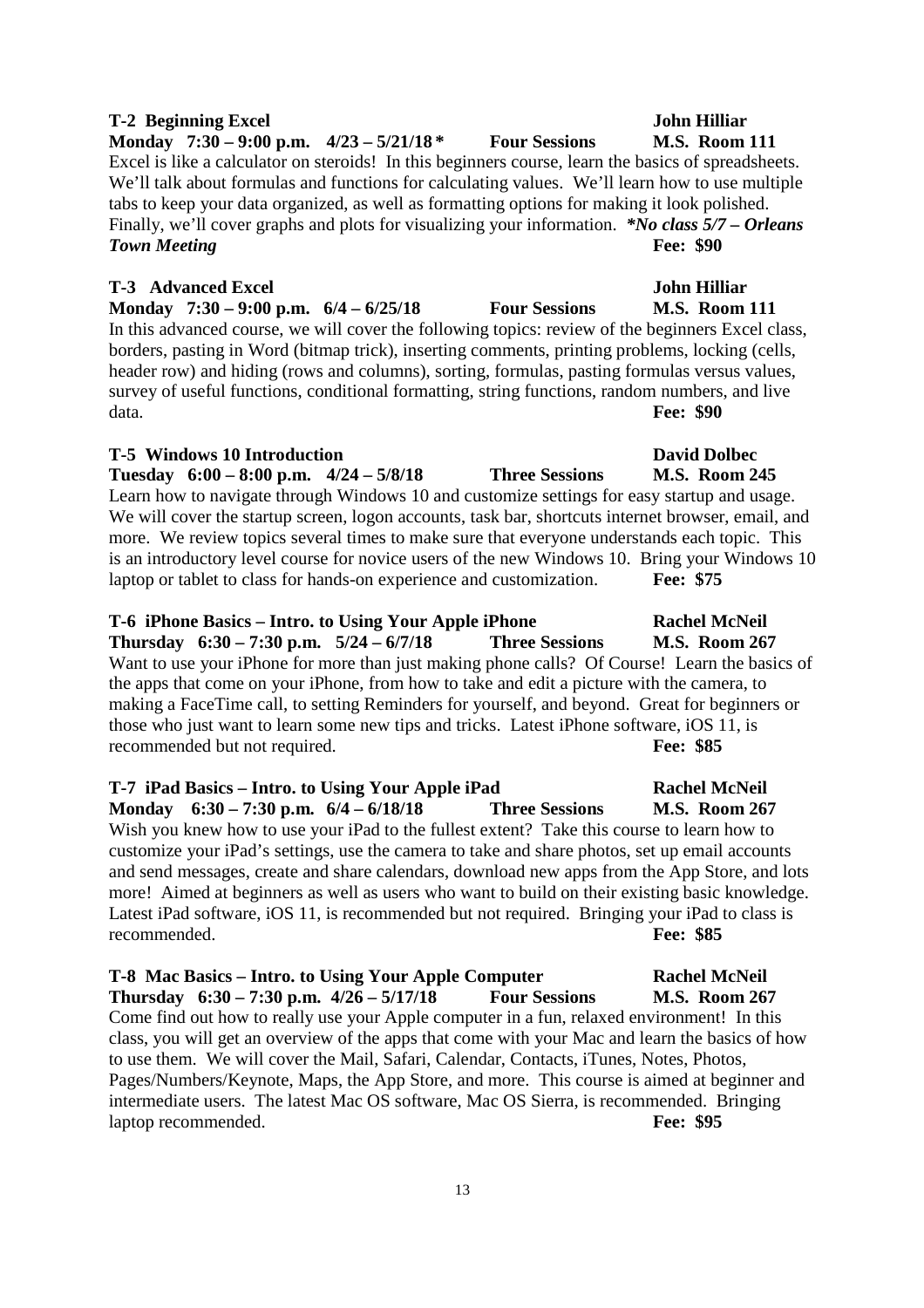### family? This course will cover everything about the Camera and Photos apps on your device, from the basics of taking great pictures and videos to editing and sharing them in seconds. Photo

organization, uploading photos to your computer, and iCloud Photo Library will also be covered. The latest software, iOS11, is recommended but not required. Bringing your iPad/iPhone to class is recommended too! **Fee: \$85 T-11 Smartphone and Tablet Basics Zachary Stenstrom** 

Looking to use your iPhone or iPad to take amazing photos and share them with friends and

**Thursday 7:30 – 9:00 p.m. 4/26 – 5/17/18 Four Sessions M.S. Room 150**  This class covers touch screen devices such as: Samsung, HTC, Motorola, Google, Sony, LG, Windows and more. Technology is changing fast and we are getting new phones all the time; this class will keep you up with the times. Designed for both the beginner and intermediate, you will learn the skills and strategies to effectively use your current Smartphone or Tablet and any others you buy in the future. As a bonus you will better be able to use your desktop or laptop computer. **Fee: \$90** 

### **T-12 Computer Basics for Everyone Zachary Stenstrom**

**Thursday 6:00 – 7:30 p.m. 4/26 – 5/17/18 Four Sessions M.S. Room 150**  We know technology is changing fast. That's why this class focuses on developing the capabilities and strategies you can apply now and for years to come. This class is designed for the beginner and intermediate student using ANY brand computer. Once you have completed this class you will effectively be able to use Email, the Internet, Microsoft Word processing and understand Files, Folders, Adobe, Google, Printing and more. Bonus: You will also be better able to use your Smartphone or Tablet. **Fee: \$90** 

### **~ WORKSHOPS ~**

**WS-1 Don't Throw Out the Paper - Downsizing-Disposing of an Estate Charles Wibel Monday 6:00 – 8:00 p.m. 4/23/18 Only One Session M.S. Room 149**  Learn what not to throw out – the Paper! This power point style presentation by a longtime antiques dealer is educational and entertaining. In addition to the slide presentation, many original paper items will be available for hands-on inspection. Many times "the paper" can be worth more that the furniture. Come and find out. Questions are welcomed. **Fee: \$40** 

WS-3 Foundation on Investing **Michelle Ferguson Tuesday 6:00 – 7:00 p.m. 5/15 – 6/5/18 Four Sessions M.S. Room 124**  This four week series is designed to educate individuals on the basics of stocks, bonds, mutual funds and retirement planning. This will include: Stocks - the nuts and bolts; Tour of Mutual Funds: Focus on Income and Tax Free Investing. **Fee: \$25 Fee: \$25** 

### **T-9 Mac Photography Rachel McNeil**

**Monday 6:00 – 7:30 p.m. 4/23 & 4/30/18 Two Sessions M.S. Room 267**  This course will teach you how to use the Photos app on your Mac to import, view, organize, edit and share your digital pictures. Also learn how to create and order high-quality photo prints, calendars, cards and books, all right from your Mac! The latest software, Mac OS Sierra, is recommended but not required. Bringing your laptop to class is recommended! **Fee: \$85** 

### **T-10 iPad/iPhone Photography Rachel McNeil**

**Tuesday 6:00 – 7:30 p.m. 5/14 & 5/21/18 Two Sessions M.S. Room 267**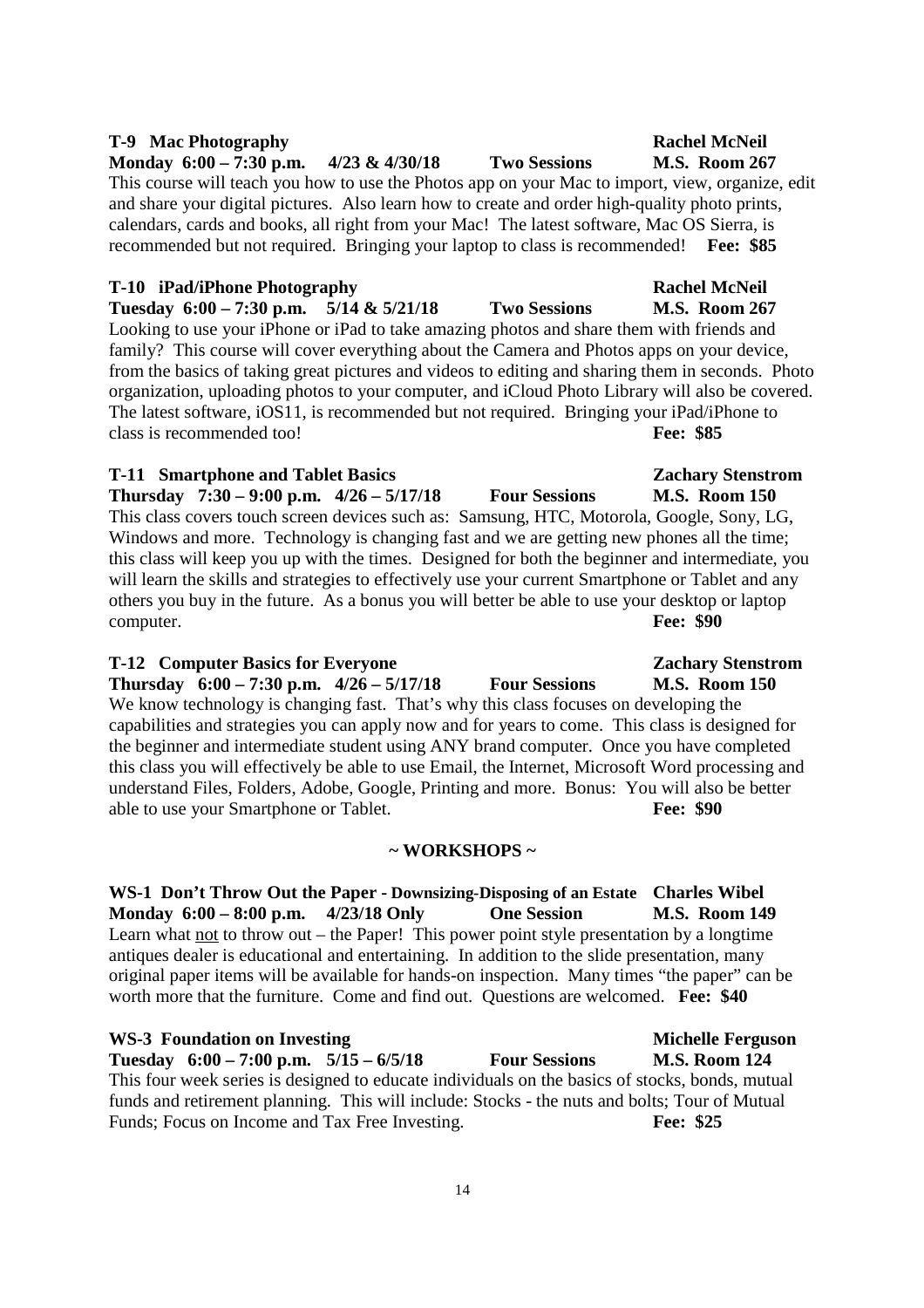**WS-4 Operating a Small Business for Profit** *NEW* **Mike Shabazian Tuesday 7:30 – 8:30 p.m. 4/24 – 5/8/18 Three Sessions M.S. Room 124**  Operating small businesses are challenging, time-consuming and oftentimes stressful. This program offers ideas and strategies for planning a profitable operation by managing payables, receivables and customer satisfaction. Create a basic operating plan to serve as a road map to guide you toward sustaining profitability. Getting the business is oftentimes easier than staying in business! Don't let the dream of owning your own business become your nightmare! **Fee: \$50** 

**WS-5 American Furniture – Periods and Styles** *NEW* **Charles Wibel Tuesday 6:00 – 7:30 p.m. 4/24 – 5/15/18 Four Sessions M.S. Room 149**  That antique table you inherited, is it Sheraton, Hepplewhite or Chippendale? Is it just period (original), second period or a  $20<sup>th</sup>$  century reproduction? Is it even American? Learn the different Periods of American furniture from the 1620's to the 1950's and the various styles within each period. You will be provided with valuable tips on how to attend and bid at an auction and how to get the most from an antiques show. **Fee: \$60** 

**WS-10 Cape Cod History: Journey to the Outer Beach** *NEW* **Don Wilding Monday 6:30 – 8:00 p.m. 4/23 – 6/4/18\* Five Sessions M.S. Room 210**  In a series of five 90-minute lectures, using PowerPoint images and video, several subjects of the Cape's Outer Beach history is covered, including Shipwrecks, The Lifesaving Service, and the Coast Guard; Great Cape Storms; Lighthouses of the Outer Cape; Dune Shacks and "The Outermost House"; and Landmarks of the Outer Cape. Come and enjoy this lecture series. If you have any questions, email donwilding@gmail.com. *No class 5/7 – Orleans Town Meeting and 5/28 – Memorial Day.* **Fee: \$60** 

### WS-14 Introduction to Estate Planning **Attorneys Brooks Thayer**,

**Tuesday 7:00 – 9:00 p.m. 5/15/18 One Session M.S. Room 266**  This seminar provides background information and practical experience in making arrangements concerning disability or death for you or members of the family. Some areas of focus are avoiding unnecessary confusion and expenses, looking at documents such as Wills, Trusts, Powers of Attorney, Declaration of Homestead and Health Care Proxies. Advantages and disadvantages and ways to avoid probate and estate taxes are also covered. **Fee: \$25** 

### **WS-15 Introduction to Nursing Home Financing Attorneys Brooks Thayer,**

**Tuesday 7:00 – 9:00 p.m. 5/22/18 One Session M.S. Room 266**  This seminar addresses both last minute and advance planning to avoid costs of Long Term Care in a nursing home. It discusses often overlooked ways of protecting assets and obtaining eligibility for government benefits including correcting common misunderstandings as to the rules and ways to protect your home from going to the government. **Fee: \$25** 

# **Lisa Sherman & Chris Ward**

# **Lisa Sherman & Chris Ward**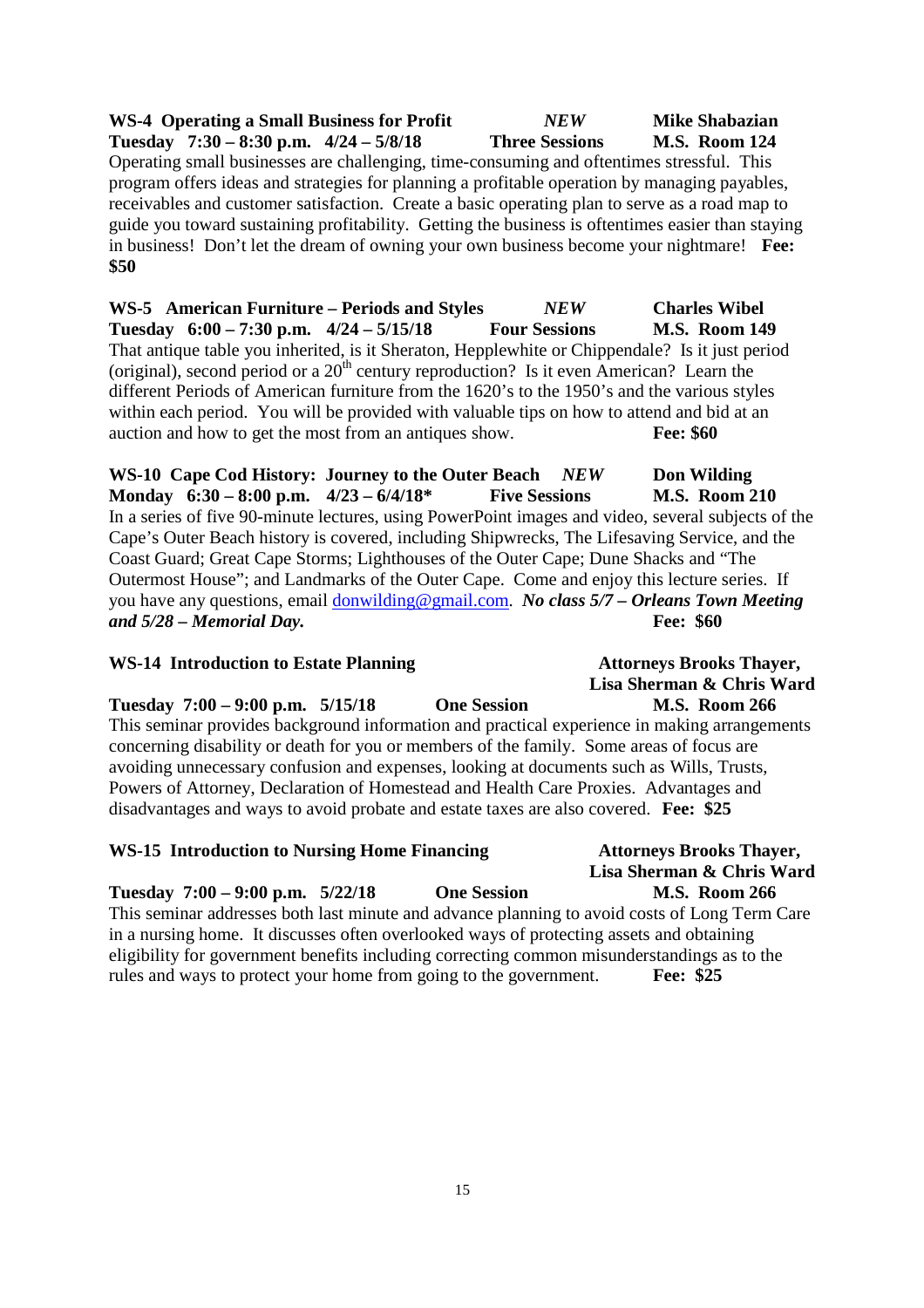### WS-13 Getting Paid To Talk Voice Coaches **Tuesday 6:30 –9:00 p.m. 5/29/18 One Session M.S. Room 269**  This class will explore numerous aspects of voice over work for television, film, radio, audio books, documentaries and the internet in your area. We will cover all the basics, including how to prepare the all-important demo, how to be successful and earn great income in this exciting field. Students will have the opportunity to ask questions and to hear examples of demos recorded by professional voice actors. Class participants will have a chance to record a commercial script under the direction of a Voicecoaches.com producer! This class is informative, lots of fun, and a great first step for anyone interested in voice acting professionally. **Fee: \$40**